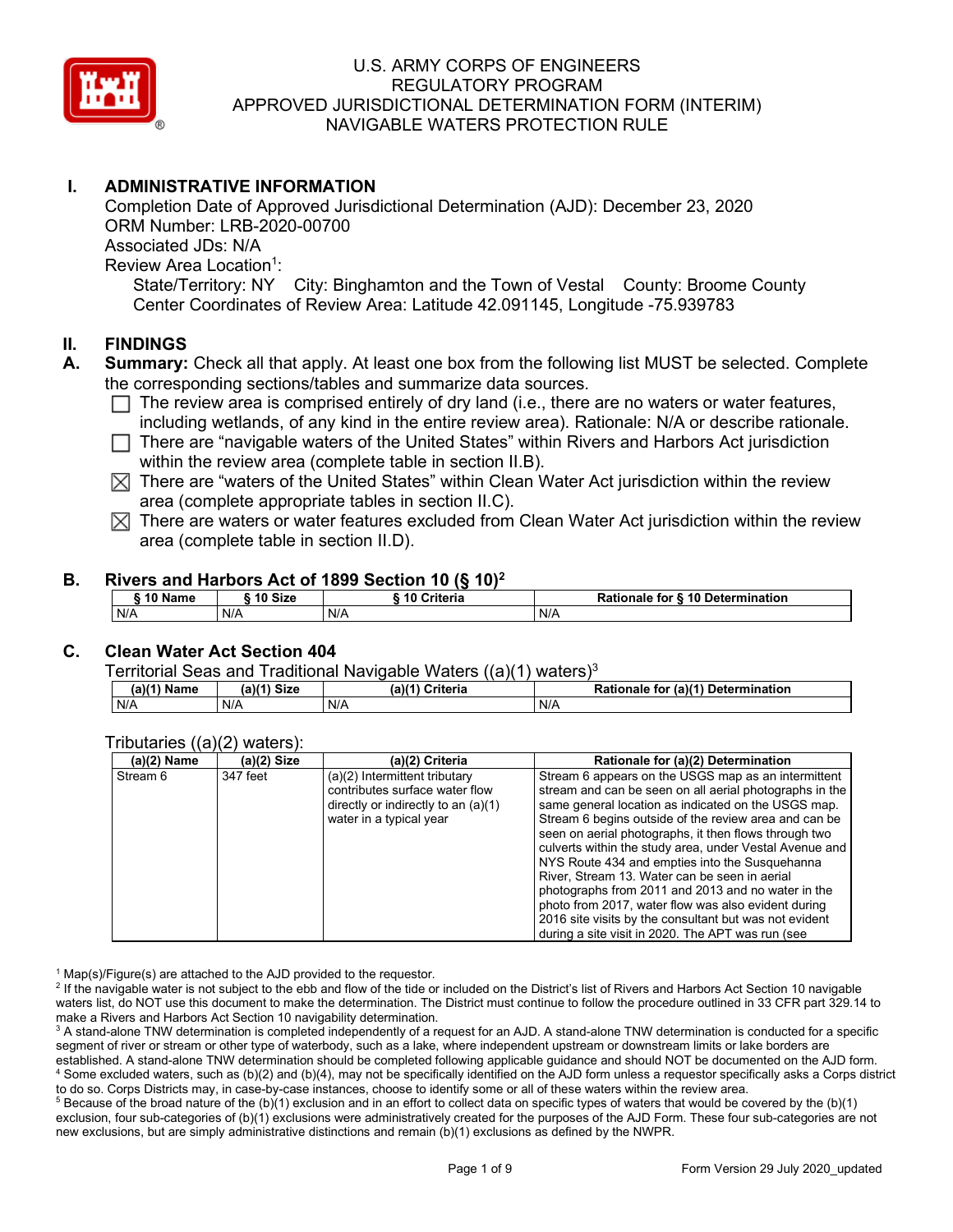

|                     |         |                                                                                                                                   | Section III, B for details) and the channel appears to<br>have water in it during the wet months and does not<br>flow during dry months. Water can be seen within the<br>channel on aerial photographs from 10/5/2011 and<br>5/13/2015 and was also present during the original<br>delineation between 10/24/2016 and 11/1/2016, which<br>are all occurred during the wet season according to the<br>APT. Water is not present in aerial photography dated<br>10/2/2017 which was taken during drier than normal<br>conditions and during the consultants visit on 7/30/2020<br>which was conducted during the dry season. Based on<br>aerial photographs and onsite observations Stream 6<br>contributes flow directly to the Susquehanna River for<br>several months each year but does not have perennial<br>flow.                                                                                                                                                                                                                                                                                                                                                                                                                                                                                                |
|---------------------|---------|-----------------------------------------------------------------------------------------------------------------------------------|----------------------------------------------------------------------------------------------------------------------------------------------------------------------------------------------------------------------------------------------------------------------------------------------------------------------------------------------------------------------------------------------------------------------------------------------------------------------------------------------------------------------------------------------------------------------------------------------------------------------------------------------------------------------------------------------------------------------------------------------------------------------------------------------------------------------------------------------------------------------------------------------------------------------------------------------------------------------------------------------------------------------------------------------------------------------------------------------------------------------------------------------------------------------------------------------------------------------------------------------------------------------------------------------------------------------|
| Stream 7            | 51 feet | (a)(2) Intermittent tributary<br>contributes surface water flow<br>directly or indirectly to an (a)(1)<br>water in a typical year | Stream 7 does not appear on the USGS map as an<br>intermittent stream but can be visibly seen from aerial<br>photographs. Stream 7 abuts Wetland CC and then<br>flows under NYS Route 434 and into the Susquehanna<br>River. Water can be seen in aerial photographs from<br>2011 and 2013 and no water in the photo from 2017,<br>water flow was also evident during in 2016 site visits by<br>the consultant but was not evident during a site visit in<br>2020. The APT was run (see Section III, B for details)<br>and the channel appears to have water in it during the<br>wet months and does not flow during dry months.<br>Water can be seen within the channel on aerial<br>photographs from 10/5/2011 and 5/13/2015 and was<br>also present during the original delineation between<br>10/24/2016 and 11/1/2016, which are all occurred<br>during the wet season according to the APT. Water is<br>not present in aerial photography dated 10/2/2017<br>which was taken during drier than normal conditions<br>and during the consultants visit on 7/30/2020 which<br>was conducted during the dry season. Based on the<br>aerial photographs and onsite observations Stream 7<br>contributes flow directly to the Susquehanna River for<br>several months each year but does not have perennial<br>flow. |
| Stream <sub>8</sub> | 45 feet | (a)(2) Perennial tributary contributes<br>surface water flow directly or<br>indirectly to an (a)(1) water in a<br>typical year    | Stream 8 appears on the USGS map as a perennial<br>stream and can be seen on all aerial photographs in the<br>same general location as indicated on the USGS map.<br>The only portion of Stream 8 within the review area is<br>located from a culvert under NYS Route 434 until it<br>reaches the Susquehanna River. In all aerial<br>photographs and during all site visits, the stream had<br>flow to include water being present on the aerial<br>photograph from 10/2/2017, when according to the APT<br>(see Section III, B for details) conditions were drier than<br>normal. Based on the stream having flow even during<br>drier than normal conditions, having water present in<br>each aerial photograph, and flow being present during<br>each site visit by the consultant, Stream 8 contributes                                                                                                                                                                                                                                                                                                                                                                                                                                                                                                         |

 $1$  Map(s)/Figure(s) are attached to the AJD provided to the requestor.

<sup>2</sup> If the navigable water is not subject to the ebb and flow of the tide or included on the District's list of Rivers and Harbors Act Section 10 navigable waters list, do NOT use this document to make the determination. The District must continue to follow the procedure outlined in 33 CFR part 329.14 to make a Rivers and Harbors Act Section 10 navigability determination.

<sup>3</sup> A stand-alone TNW determination is completed independently of a request for an AJD. A stand-alone TNW determination is conducted for a specific segment of river or stream or other type of waterbody, such as a lake, where independent upstream or downstream limits or lake borders are established. A stand-alone TNW determination should be completed following applicable guidance and should NOT be documented on the AJD form. <sup>4</sup> Some excluded waters, such as (b)(2) and (b)(4), may not be specifically identified on the AJD form unless a requestor specifically asks a Corps district to do so. Corps Districts may, in case-by-case instances, choose to identify some or all of these waters within the review area.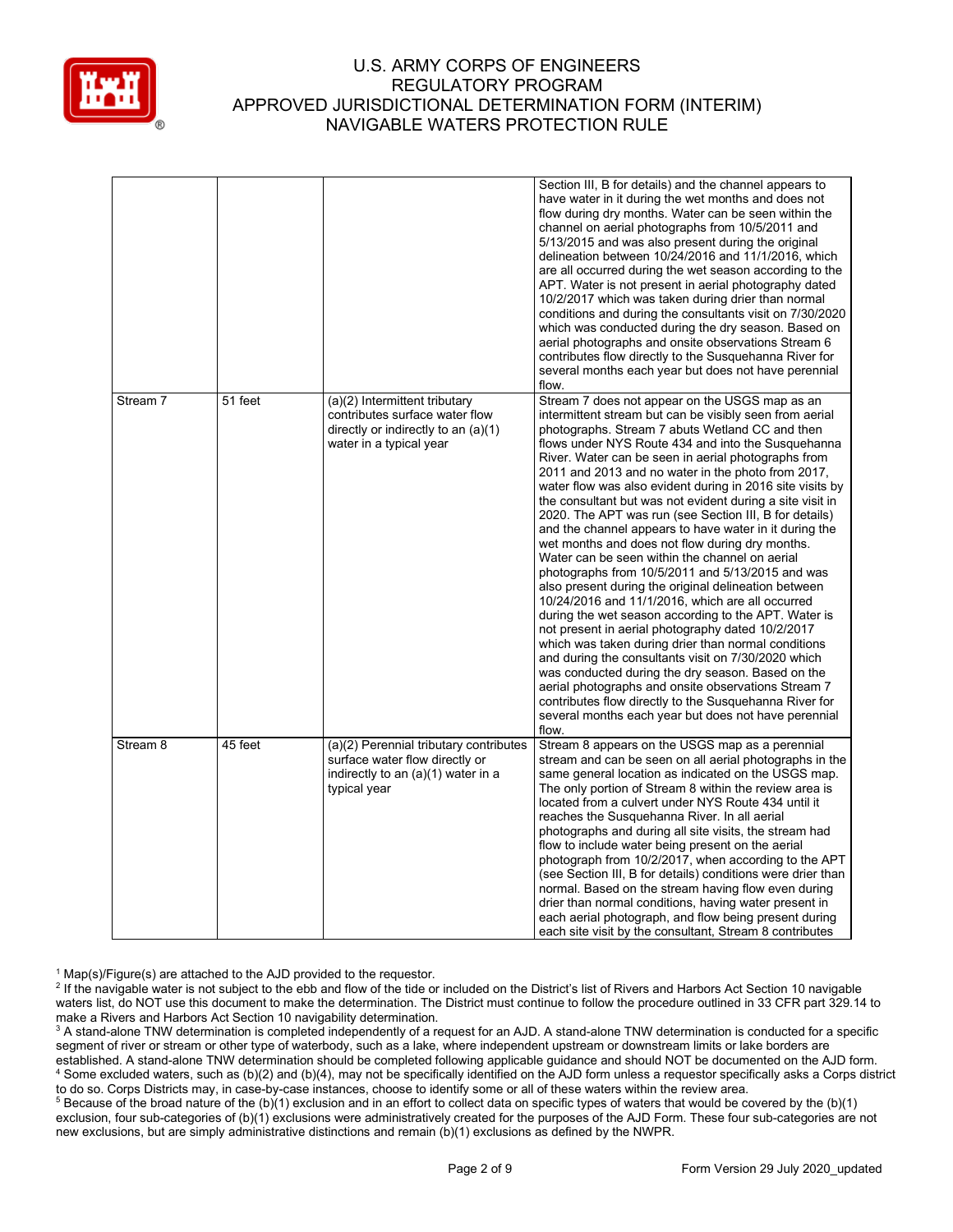

|           |            |                                                                          | flow directly into the Susquehanna River throughout the<br>vear.                                            |
|-----------|------------|--------------------------------------------------------------------------|-------------------------------------------------------------------------------------------------------------|
|           |            |                                                                          |                                                                                                             |
| Stream 13 | 4.500 feet | (a)(2) Perennial tributary contributes<br>surface water flow directly or | Stream 13 is the Susquehanna River, which appears<br>on all aerial photography, USGS maps, and all other    |
|           |            | indirectly to an (a)(1) water in a<br>typical year                       | resources as a perennial tributary. The Susquehanna<br>River flows from New York, through Pennsylvania, and |
|           |            |                                                                          |                                                                                                             |
|           |            |                                                                          | into Maryland, where it empties directly into the                                                           |
|           |            |                                                                          | Chesapeake Bay, an embayment of the Atlantic Ocean.                                                         |

#### Lakes and ponds, and impoundments of jurisdictional waters ((a)(3) waters):

| (a)(3) Name | <b>Size</b><br>(a)(?') | (a)(3)<br><b>Criteria</b> | (a)(3) Determination<br><b>Rationale</b><br>tor |
|-------------|------------------------|---------------------------|-------------------------------------------------|
| N/A         | N/A                    | N/A                       | N/A                                             |

#### Adjacent wetlands ((a)(4) waters):

|               | $\frac{1}{2}$ |                                                    |                                                                                                                               |  |  |
|---------------|---------------|----------------------------------------------------|-------------------------------------------------------------------------------------------------------------------------------|--|--|
| $(a)(4)$ Name | $(a)(4)$ Size | (a)(4) Criteria                                    | Rationale for (a)(4) Determination                                                                                            |  |  |
| Wetland CC    | 0.117 acres   | $(a)(4)$ Wetland abuts an $(a)(1)-(a)(3)$<br>water | Wetland CC is adjacent to and touches Stream 7, an<br>l intermittent a(2) stream which flows into the<br>l Susquehanna River. |  |  |

## **D. Excluded Waters or Features**

Excluded waters  $((b)(1) - (b)(12))^4$ :

| <b>Exclusion Name</b> | $\sqrt{2}$<br><b>Exclusion Size</b> | - , ,<br>Exclusion <sup>5</sup>                                                            | <b>Rationale for Exclusion Determination</b>                                                                                                                                                                                                                                                                                                                                                                                                                                                                                                                                                                                                                                                                                                                                                                                                                                                                      |
|-----------------------|-------------------------------------|--------------------------------------------------------------------------------------------|-------------------------------------------------------------------------------------------------------------------------------------------------------------------------------------------------------------------------------------------------------------------------------------------------------------------------------------------------------------------------------------------------------------------------------------------------------------------------------------------------------------------------------------------------------------------------------------------------------------------------------------------------------------------------------------------------------------------------------------------------------------------------------------------------------------------------------------------------------------------------------------------------------------------|
| Stream 1              | $100$ feet                          | (b)(3) Ephemeral feature, including<br>an ephemeral stream, swale, gully,<br>rill, or pool | Stream 1 is an ephemeral feature. The ephemeral<br>nature of the feature was determined by evaluation of<br>historic aerial photographs, photographs taken at the<br>time of the delineation, and on-site observations by the<br>delineator indicating that water only flows through the<br>ephemeral feature after rainfall events and snow melt.<br>The stream consists of a man-made channel that<br>contains the flow and receives most of its flow from the<br>stormwater system of the road on the upstream end of<br>the feature and then the channel becomes undefined.<br>but likely contributes water to Wetland C. The channel<br>has a bedrock bottom and soils are classified as non-<br>hydric (0% hydric rating according to the soil survey).<br>Other than the shallow concave channel, no obvious<br>indication of flow was observed during the delineation,<br>site visit or on aerial photos. |
| Stream 2              | 99 feet                             | (b)(3) Ephemeral feature, including<br>an ephemeral stream, swale, gully,<br>rill, or pool | Stream 2 is an ephemeral feature. The ephemeral<br>nature of the feature was determined by evaluation of<br>historic aerial photographs, photographs taken at the<br>time of the delineation, and on-site observations by the<br>delineator indicating that water only flows through the<br>ephemeral feature after rainfall events and snow melt.<br>The stream consists of a man-made metal corrugated<br>metal half pipe which contains the flow, receives most<br>of its flow from the stormwater system of the road on<br>the upstream end of the feature, and water passes<br>through a culvert before emptying into the                                                                                                                                                                                                                                                                                    |

 $1$  Map(s)/Figure(s) are attached to the AJD provided to the requestor.

<sup>2</sup> If the navigable water is not subject to the ebb and flow of the tide or included on the District's list of Rivers and Harbors Act Section 10 navigable waters list, do NOT use this document to make the determination. The District must continue to follow the procedure outlined in 33 CFR part 329.14 to make a Rivers and Harbors Act Section 10 navigability determination.

<sup>3</sup> A stand-alone TNW determination is completed independently of a request for an AJD. A stand-alone TNW determination is conducted for a specific segment of river or stream or other type of waterbody, such as a lake, where independent upstream or downstream limits or lake borders are established. A stand-alone TNW determination should be completed following applicable guidance and should NOT be documented on the AJD form. <sup>4</sup> Some excluded waters, such as (b)(2) and (b)(4), may not be specifically identified on the AJD form unless a requestor specifically asks a Corps district to do so. Corps Districts may, in case-by-case instances, choose to identify some or all of these waters within the review area.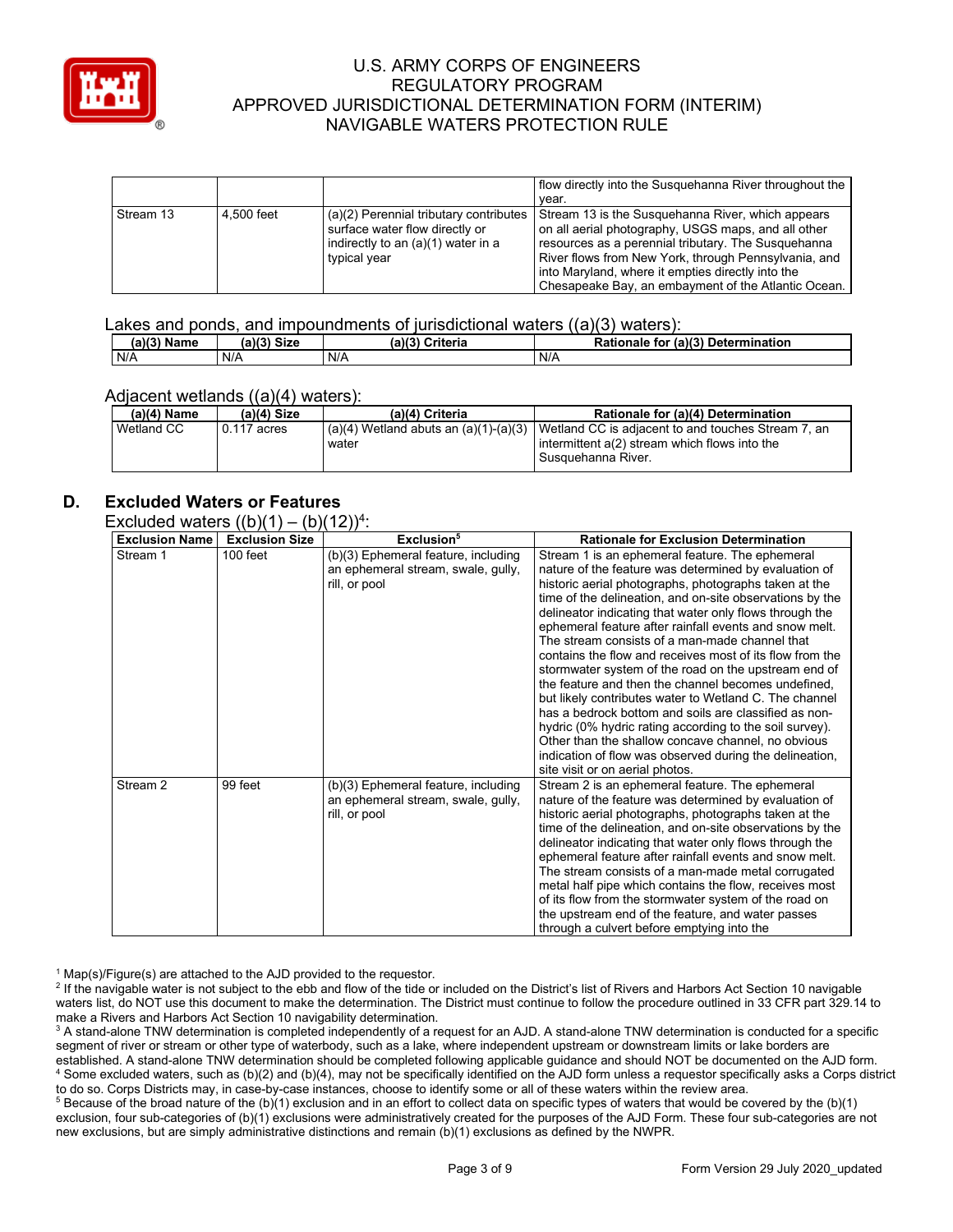

|                     |            |                                                                                            | Susquehanna River. Under the corrugated metal, the<br>channel has a bedrock bottom and soils are classified<br>as non-hydric (0% hydric rating according to the soil<br>survey). Other than the corrugated metal constructed<br>channel, no obvious indication of flow was observed<br>during the delineation, site visit or on aerial photos.                                                                                                                                                                                                                                                                                                                                                                                                                                                                                                                                                                                                                                   |
|---------------------|------------|--------------------------------------------------------------------------------------------|----------------------------------------------------------------------------------------------------------------------------------------------------------------------------------------------------------------------------------------------------------------------------------------------------------------------------------------------------------------------------------------------------------------------------------------------------------------------------------------------------------------------------------------------------------------------------------------------------------------------------------------------------------------------------------------------------------------------------------------------------------------------------------------------------------------------------------------------------------------------------------------------------------------------------------------------------------------------------------|
| Stream <sub>3</sub> | $104$ feet | (b)(3) Ephemeral feature, including<br>an ephemeral stream, swale, gully,<br>rill, or pool | Stream 3 is an ephemeral feature. The ephemeral<br>nature of the feature was determined by evaluation of<br>historic aerial photographs, photographs taken at the<br>time of the delineation, and on-site observations by the<br>delineator indicating that water only flows through the<br>ephemeral feature after rainfall events and snow melt.<br>The stream consists of a man-made channel which<br>contains the flow, receives most of its flow from the<br>stormwater system of the road on the upstream end of<br>the feature, and water passes through a culvert before<br>emptying into the Susquehanna River. Under the<br>corrugated metal, the channel has a bedrock bottom<br>soils are classified as non-hydric (0% hydric rating<br>according to the soil survey). Other than the corrugated<br>metal constructed channel, no obvious indication of<br>flow was observed during the delineation, site visit or<br>on aerial photos.                              |
| Stream 4            | 103 feet   | (b)(3) Ephemeral feature, including<br>an ephemeral stream, swale, gully,<br>rill, or pool | Stream 4 is an ephemeral feature. The ephemeral<br>nature of the feature was determined by evaluation of<br>historic aerial photographs, photographs taken at the<br>time of the delineation, and on-site observations by the<br>delineator indicating that water only flows through the<br>ephemeral feature after rainfall events and snow melt.<br>The stream consists of a man-made metal corrugated<br>metal half pipe which contains the flow, receives most<br>of its flow from the stormwater system of the road on<br>the upstream end of the feature, and water passes<br>through a culvert before emptying into the<br>Susquehanna River. Under the corrugated metal, the<br>channel has a bedrock bottom and soils are classified<br>as non-hydric (0% hydric rating according to the soil<br>survey). Other than the corrugated metal constructed<br>channel, no obvious indication of flow was observed<br>during the delineation, site visit or on aerial photos. |
| Stream 5            | 227 feet   | (b)(3) Ephemeral feature, including<br>an ephemeral stream, swale, gully,<br>rill, or pool | Stream 5 is an ephemeral feature. The ephemeral<br>nature of the feature was determined by evaluation of<br>historic aerial photographs, photographs taken at the<br>time of the delineation, and on-site observations by the<br>delineator indicating that water only flows through the<br>ephemeral feature after rainfall events and snow melt.<br>The stream consists of a man-made channel which<br>contains the flow, receives most of its flow from the<br>stormwater system of the road on the upstream end of<br>the feature, and water passes through a culvert before<br>emptying into the Susquehanna River. The channel has<br>a bedrock bottom and soils are classified as non-hydric<br>(0% hydric rating according to the soil survey). Other                                                                                                                                                                                                                    |

 $1$  Map(s)/Figure(s) are attached to the AJD provided to the requestor.

<sup>2</sup> If the navigable water is not subject to the ebb and flow of the tide or included on the District's list of Rivers and Harbors Act Section 10 navigable waters list, do NOT use this document to make the determination. The District must continue to follow the procedure outlined in 33 CFR part 329.14 to make a Rivers and Harbors Act Section 10 navigability determination.

<sup>3</sup> A stand-alone TNW determination is completed independently of a request for an AJD. A stand-alone TNW determination is conducted for a specific segment of river or stream or other type of waterbody, such as a lake, where independent upstream or downstream limits or lake borders are established. A stand-alone TNW determination should be completed following applicable guidance and should NOT be documented on the AJD form. <sup>4</sup> Some excluded waters, such as (b)(2) and (b)(4), may not be specifically identified on the AJD form unless a requestor specifically asks a Corps district to do so. Corps Districts may, in case-by-case instances, choose to identify some or all of these waters within the review area.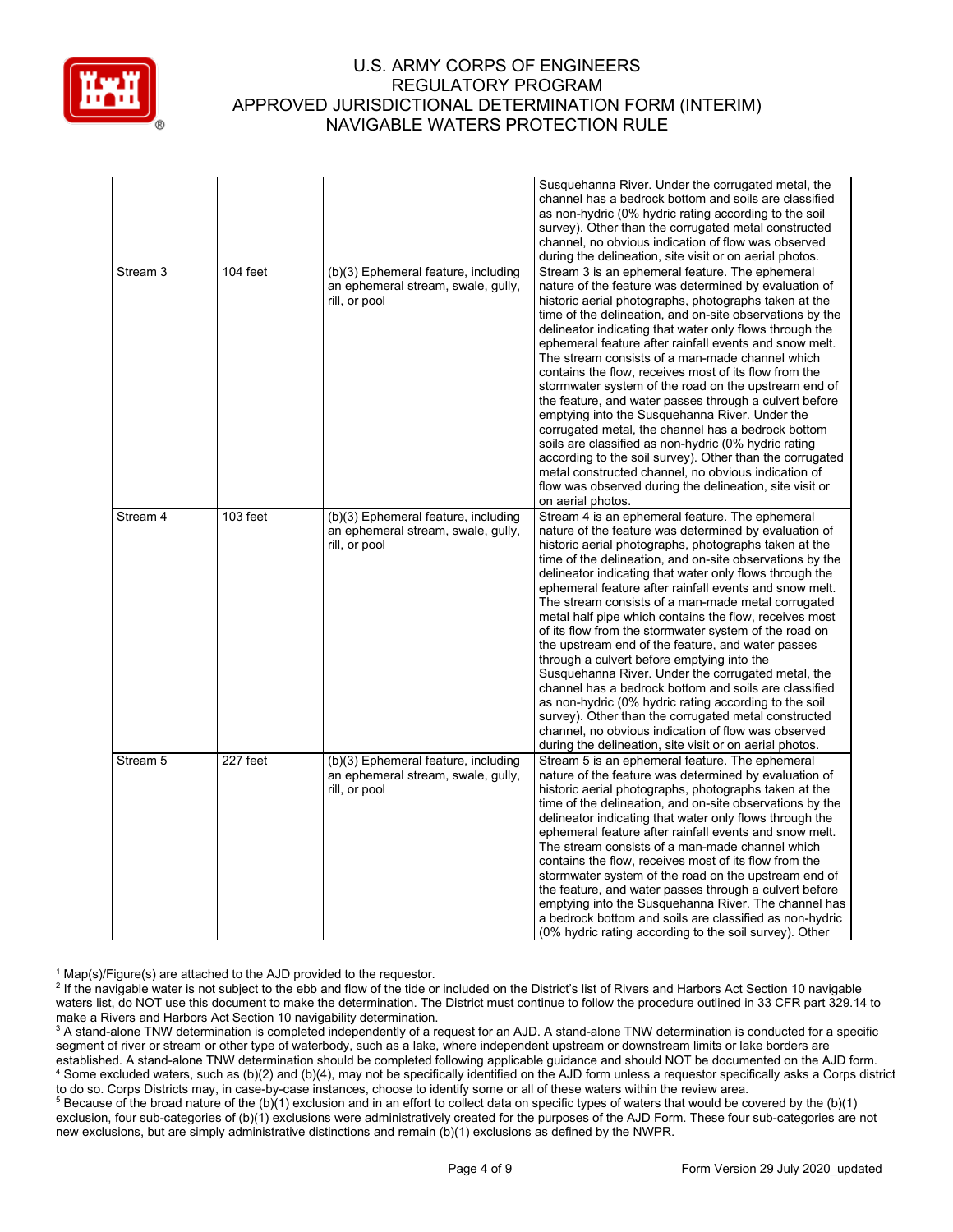

|           |         |                                                                                            | than the shallow concave bedrock channel, no obvious<br>indication of flow was observed during the delineation,<br>site visit or on aerial photos.                                                                                                                                                                                                                                                                                                                                                                                                                                                                                                                                                                                                                                                                                                                                                                                                                                                                           |
|-----------|---------|--------------------------------------------------------------------------------------------|------------------------------------------------------------------------------------------------------------------------------------------------------------------------------------------------------------------------------------------------------------------------------------------------------------------------------------------------------------------------------------------------------------------------------------------------------------------------------------------------------------------------------------------------------------------------------------------------------------------------------------------------------------------------------------------------------------------------------------------------------------------------------------------------------------------------------------------------------------------------------------------------------------------------------------------------------------------------------------------------------------------------------|
| Stream 9  | 31 feet | (b)(3) Ephemeral feature, including<br>an ephemeral stream, swale, gully,<br>rill, or pool | Stream 9 is an ephemeral feature. The ephemeral<br>nature of the feature was determined by evaluation of<br>historic aerial photographs, photographs taken at the<br>time of the delineation, and on-site observations by the<br>delineator indicating that water only flows through the<br>ephemeral feature after rainfall events and snow melt.<br>The stream consists of a man-made channel which<br>contains the flow, receives most of its flow from the<br>stormwater system of the road on the upstream end of<br>the feature, and water only flows from a culvert before<br>emptying into the Susquehanna River. The channel has<br>a bedrock bottom and soils are classified as non-hydric<br>(0% hydric rating according to the soil survey). Other<br>than the shallow concave channel, no obvious<br>indication of flow was observed during the delineation,<br>site visit or on aerial photos.                                                                                                                 |
| Stream 10 | 40 feet | (b)(3) Ephemeral feature, including<br>an ephemeral stream, swale, gully,<br>rill, or pool | Stream 10 is an ephemeral feature. The ephemeral<br>nature of the feature was determined by evaluation of<br>historic aerial photographs, photographs taken at the<br>time of the delineation, and on-site observations by the<br>delineator indicating that water flows through the<br>ephemeral feature after rainfall events and snow melt.<br>The stream consists of a man-made channel which<br>contains the flow, receives most of its flow from the<br>stormwater system of the road on the upstream end of<br>the feature, and water only flows from a culvert before<br>emptying into the Susquehanna River. The channel has<br>a bedrock bottom and soils are classified as non-hydric<br>(0% hydric rating according to the soil survey). Other<br>than the shallow concave channel, no obvious<br>indication of flow was observed during the delineation,<br>site visit or on aerial photos.                                                                                                                     |
| Stream 11 | 28 feet | (b)(3) Ephemeral feature, including<br>an ephemeral stream, swale, gully,<br>rill, or pool | Stream 11 is an ephemeral feature that was<br>constructed as a portion of the stormwater system for<br>the city, the stormwater system has been rerouted and<br>the stream only sees occasional flow during rain or<br>snow events only. The ephemeral nature of the feature<br>was determined by evaluation of historic aerial<br>photographs, photographs taken at the time of the<br>delineation, and on-site observations by the delineator<br>indicating that water only flows through the ephemeral<br>feature after rainfall events and snow melt. The stream<br>consists of a man-made channel which contains the<br>flow, receives most of its flow from the stormwater<br>system of the road on the upstream end of the feature,<br>and flows from a culvert before emptying into the<br>Susquehanna River. The channel soils are classified as<br>non-hydric (0% hydric rating according to the soil<br>survey). Other than the shallow concave channel, no<br>obvious indication of flow was observed during the |

 $1$  Map(s)/Figure(s) are attached to the AJD provided to the requestor.

<sup>2</sup> If the navigable water is not subject to the ebb and flow of the tide or included on the District's list of Rivers and Harbors Act Section 10 navigable waters list, do NOT use this document to make the determination. The District must continue to follow the procedure outlined in 33 CFR part 329.14 to make a Rivers and Harbors Act Section 10 navigability determination.

<sup>3</sup> A stand-alone TNW determination is completed independently of a request for an AJD. A stand-alone TNW determination is conducted for a specific segment of river or stream or other type of waterbody, such as a lake, where independent upstream or downstream limits or lake borders are established. A stand-alone TNW determination should be completed following applicable guidance and should NOT be documented on the AJD form. <sup>4</sup> Some excluded waters, such as (b)(2) and (b)(4), may not be specifically identified on the AJD form unless a requestor specifically asks a Corps district to do so. Corps Districts may, in case-by-case instances, choose to identify some or all of these waters within the review area.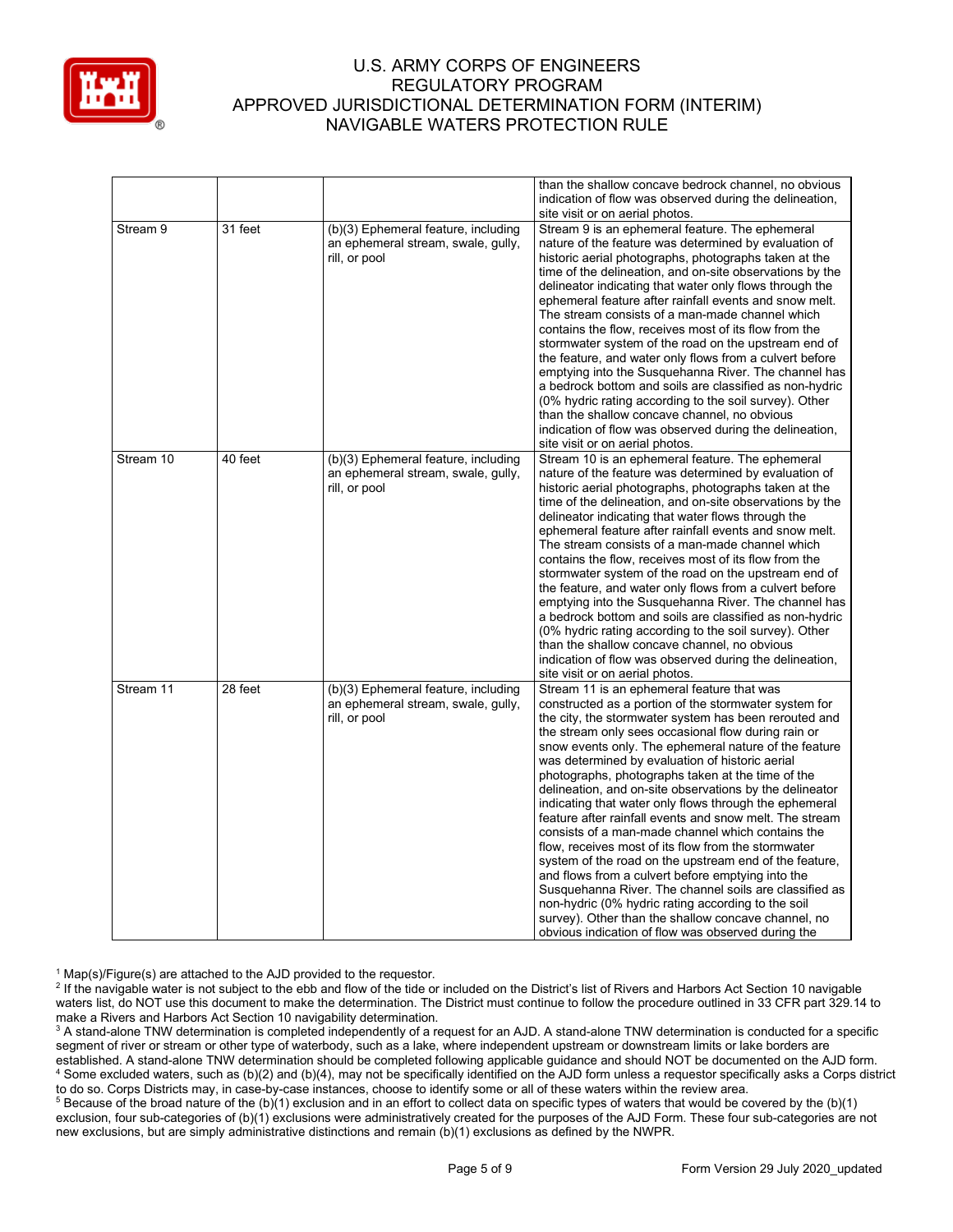

|                  |               |                                                                                                                                                                                 | delineation, site visit or on aerial photos.                                                                                                                                                                                                                                                                                                                                                                                                                                                                                                                                                                                                                                                                                                                                                                                                                                                                                                                                                                                         |
|------------------|---------------|---------------------------------------------------------------------------------------------------------------------------------------------------------------------------------|--------------------------------------------------------------------------------------------------------------------------------------------------------------------------------------------------------------------------------------------------------------------------------------------------------------------------------------------------------------------------------------------------------------------------------------------------------------------------------------------------------------------------------------------------------------------------------------------------------------------------------------------------------------------------------------------------------------------------------------------------------------------------------------------------------------------------------------------------------------------------------------------------------------------------------------------------------------------------------------------------------------------------------------|
| Stream 12        | 24 feet       | (b)(3) Ephemeral feature, including<br>an ephemeral stream, swale, gully,<br>rill, or pool                                                                                      | Stream 12 is an ephemeral feature. The entire stream<br>channel is located in the review area and the stream<br>channel begins at the outlet of a culvert and empties<br>into the main channel of Stream 6. The ephemeral<br>nature of the feature was determined by evaluation of<br>historic aerial photographs, photographs taken at the<br>time of the delineation, and on-site observations by the<br>delineator indicating that water only flows through the<br>ephemeral feature after rainfall events and snow melt.<br>The stream consists of a man-made channel which<br>contains the flow, receives most of its flow from the<br>stormwater system of the road on the upstream end of<br>the feature, and water empties into Stream 6. The<br>channel has a bedrock bottom and soils are classified<br>as non-hydric (0% hydric rating according to the soil<br>survey). Other than the shallow concave channel, no<br>obvious indication of flow was observed during the<br>delineation, site visit or on aerial photos. |
| <b>Wetland A</b> | $0.045$ acres | $(b)(5)$ Ditch that is not an $(a)(1)$ or<br>$(a)(2)$ water, and those portions of a<br>ditch constructed in an (a)(4) water<br>that do not satisfy the conditions of<br>(c)(1) | Wetland A is a roadside ditch system between Route<br>434 and a steep slope. According to the USDA Soil<br>Survey soils are Chenango and Howard gravelly loams<br>with 25 to 40 percent slopes, a hydric rating of 0%, and<br>no rating for flooding or ponding frequency. The ditch<br>was constructed in upland soils and was not<br>constructed in a relocated tributary.                                                                                                                                                                                                                                                                                                                                                                                                                                                                                                                                                                                                                                                         |
| <b>Wetland B</b> | $0.034$ acres | $(b)(5)$ Ditch that is not an $(a)(1)$ or<br>$(a)(2)$ water, and those portions of a<br>ditch constructed in an (a)(4) water<br>that do not satisfy the conditions of<br>(c)(1) | Wetland B is a roadside ditch system between Route<br>434 and a steep slope. According to the USDA Soil<br>Survey soils are Chenango and Howard gravelly loams<br>with 25 to 40 percent slopes, a hydric rating of 0%, and<br>no rating for flooding or ponding frequency. The ditch<br>was constructed in upland soils and was not<br>constructed in a relocated tributary.                                                                                                                                                                                                                                                                                                                                                                                                                                                                                                                                                                                                                                                         |
| Wetland C        | $1.003$ acres | (b)(1) Non-adjacent wetland                                                                                                                                                     | Wetland C does not abut any (a)(1)-(a)(3) water. The<br>nearest $(a)(1)-(a)(3)$ waters are unnamed tributaries to<br>the Susquehanna River, Stream 7 to the east, and<br>Stream 6 to the west. Wetland C does not abut either of<br>these waters.<br>Wetland C is not inundated by any $a(1)$ -a(3) water<br>during a typical year. Wetland C lies between a man-<br>made four lane highway, a steep embankment and a<br>US Army Corps of Engineer (USACE) levy system.<br>Wetland C is located within a Zone B flood zone as<br>designated by the Federal Emergency Management<br>Agency (FEMA), which is defined by FEMA as an area<br>that may flood during 100 year to 500-year flood<br>events. There is no evidence to indicate that the<br>nearest a(1)-a(3) waters, Stream 6 or Stream 7,<br>inundate any part of Wetland A during a typical year.<br>Wetland C and Stream 6 are separated by a USACE<br>levy system designed to keep the waters separate up to<br>a 500-year storm event. Stream 7 is approximately a       |

 $1$  Map(s)/Figure(s) are attached to the AJD provided to the requestor.

<sup>2</sup> If the navigable water is not subject to the ebb and flow of the tide or included on the District's list of Rivers and Harbors Act Section 10 navigable waters list, do NOT use this document to make the determination. The District must continue to follow the procedure outlined in 33 CFR part 329.14 to make a Rivers and Harbors Act Section 10 navigability determination.

<sup>3</sup> A stand-alone TNW determination is completed independently of a request for an AJD. A stand-alone TNW determination is conducted for a specific segment of river or stream or other type of waterbody, such as a lake, where independent upstream or downstream limits or lake borders are established. A stand-alone TNW determination should be completed following applicable guidance and should NOT be documented on the AJD form. <sup>4</sup> Some excluded waters, such as (b)(2) and (b)(4), may not be specifically identified on the AJD form unless a requestor specifically asks a Corps district to do so. Corps Districts may, in case-by-case instances, choose to identify some or all of these waters within the review area.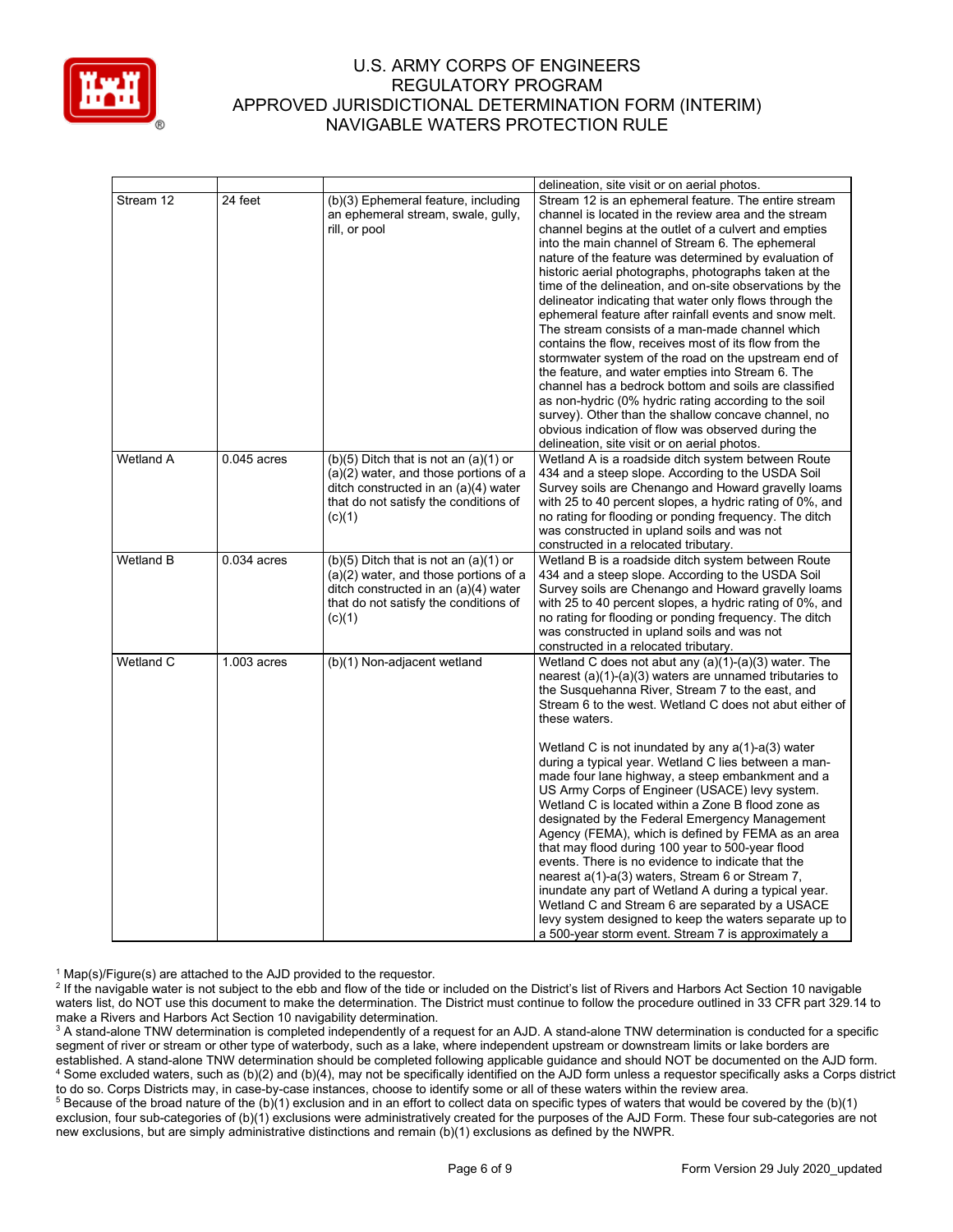

|                   |               |                                                                                                                                                                                 | five-foot drop in elevation and would need to exceed a<br>100-year flood event to inundate Wetland C. There is<br>no evidence of Wetland C being inundated during any<br>year.<br>Wetland C is not separated from an adjacent water by a<br>natural berm or feature. Wetland C is generally                                                                                                                                                                                                                                                                                       |
|-------------------|---------------|---------------------------------------------------------------------------------------------------------------------------------------------------------------------------------|-----------------------------------------------------------------------------------------------------------------------------------------------------------------------------------------------------------------------------------------------------------------------------------------------------------------------------------------------------------------------------------------------------------------------------------------------------------------------------------------------------------------------------------------------------------------------------------|
|                   |               |                                                                                                                                                                                 | triangular with the northern and eastern edges of the<br>wetland contained by manmade features and the<br>southern edge of the wetland contained by a steep<br>embankment.                                                                                                                                                                                                                                                                                                                                                                                                        |
|                   |               |                                                                                                                                                                                 | Wetland C is separated from potential adjacent waters<br>by manmade features. As stated above, Wetland C is<br>bordered on two sides by manmade features. The four-<br>lane divided highway to the north does not have a<br>culvert under the road which connects the wetland to<br>anything on the northern side of the road. The wetland<br>is separated from Wetland CC by the USACE levy<br>system, which is designed to be impermeable and not<br>allow water to pass through the levy, there are no<br>culverts or other connections between Wetland C and<br>other waters. |
| Wetland D         | $0.033$ acres | $(b)(5)$ Ditch that is not an $(a)(1)$ or<br>(a)(2) water, and those portions of a<br>ditch constructed in an (a)(4) water<br>that do not satisfy the conditions of<br>(c)(1)   | Wetland D is a roadside ditch system between Route<br>434 and a steep slope. According to the USDA Soil<br>Survey soils are Middlebury silt loam with a hydric<br>rating of 0%, an occasional rating for flooding, and no<br>rating for ponding frequency. The ditch was constructed<br>in upland soils and was not constructed in a relocated<br>tributary.                                                                                                                                                                                                                      |
| Wetland E         | $0.043$ acres | $(b)(5)$ Ditch that is not an $(a)(1)$ or<br>(a)(2) water, and those portions of a<br>ditch constructed in an (a)(4) water<br>that do not satisfy the conditions of<br>(c)(1)   | Wetland E is a roadside ditch system between Route<br>434 and the USACE levy system, which runs parallel to<br>the road at this location. According to the USDA Soil<br>Survey soils are Middlebury silt loam with a hydric<br>rating of 0%, an occasional rating for flooding, and no<br>rating for ponding frequency. The ditch was constructed<br>in upland soils and was not constructed in a relocated<br>tributary                                                                                                                                                          |
| <b>Wetland EE</b> | $0.02$ acres  | $(b)(5)$ Ditch that is not an $(a)(1)$ or<br>$(a)(2)$ water, and those portions of a<br>ditch constructed in an (a)(4) water<br>that do not satisfy the conditions of<br>(c)(1) | Wetland EE is a roadside ditch system between Route<br>434 and the USACE levy system, which runs parallel to<br>the road at this location. According to the USDA Soil<br>Survey soils are Middlebury silt loam with a hydric<br>rating of 0%, an occasional rating for flooding, and no<br>rating for ponding frequency. The ditch was constructed<br>in upland soils and was not constructed in a relocated<br>tributary.                                                                                                                                                        |
| Wetland F         | $0.098$ acres | $(b)(5)$ Ditch that is not an $(a)(1)$ or<br>(a)(2) water, and those portions of a<br>ditch constructed in an (a)(4) water<br>that do not satisfy the conditions of<br>(c)(1)   | Wetland F is a roadside ditch system between Route<br>434 and commercial parking lots. According to the<br>USDA Soil Survey soils are Unadilla silt loam with a<br>hydric rating of 0%, and no rating for flooding or<br>ponding frequency. The ditch was constructed in<br>upland soils and was not constructed in a relocated<br>tributary.                                                                                                                                                                                                                                     |

 $1$  Map(s)/Figure(s) are attached to the AJD provided to the requestor.

<sup>2</sup> If the navigable water is not subject to the ebb and flow of the tide or included on the District's list of Rivers and Harbors Act Section 10 navigable waters list, do NOT use this document to make the determination. The District must continue to follow the procedure outlined in 33 CFR part 329.14 to make a Rivers and Harbors Act Section 10 navigability determination.

<sup>3</sup> A stand-alone TNW determination is completed independently of a request for an AJD. A stand-alone TNW determination is conducted for a specific segment of river or stream or other type of waterbody, such as a lake, where independent upstream or downstream limits or lake borders are established. A stand-alone TNW determination should be completed following applicable guidance and should NOT be documented on the AJD form. <sup>4</sup> Some excluded waters, such as (b)(2) and (b)(4), may not be specifically identified on the AJD form unless a requestor specifically asks a Corps district to do so. Corps Districts may, in case-by-case instances, choose to identify some or all of these waters within the review area.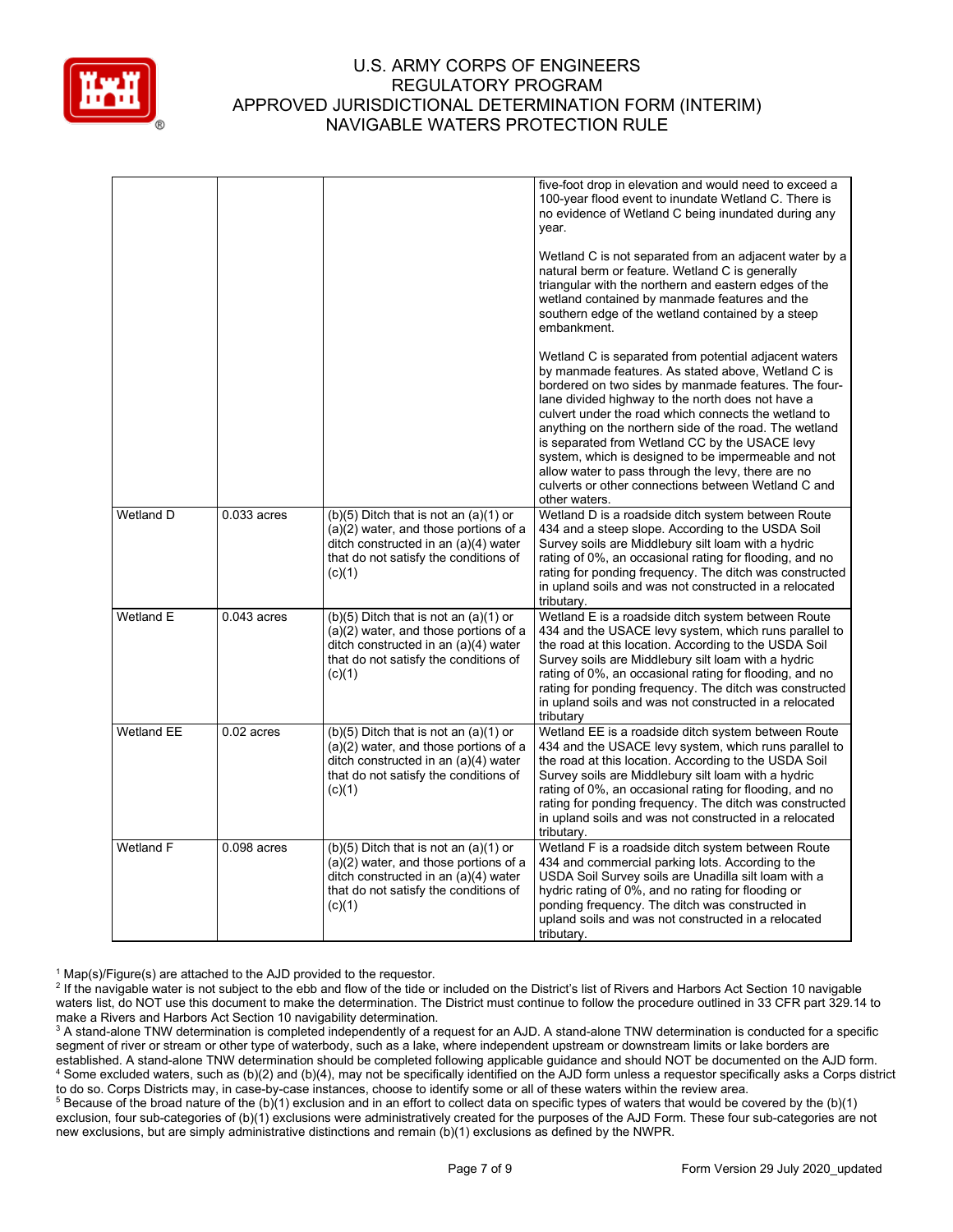

## **III. SUPPORTING INFORMATION**

- **A. Select/enter all resources** that were used to aid in this determination and attach data/maps to this document and/or references/citations in the administrative record, as appropriate.
	- **\_X\_** Information submitted by, or on behalf of, the applicant/consultant: *Wetland Assessment and Delineation Report, prepared by Shumaker Consulting Engineering and Land Surveying dated May 2018.*

This information *is not* sufficient for purposes of this AJD.

Rationale: *The JD submittal was initially prepared by the consultant to be reviewed under previous rules and did not contain specifics related to the NWPR. Additional information, specifically relating to the flow regime of the delineated waters had to be obtained by the consultant to be able to make a determination under the NWPR, this information was provided in emails with attachments that are included in the public record.*  **\_\_\_** Data sheets prepared by the Corps: *Title(s) and/or date(s).*

- **\_X\_** Photographs: *Aerial Photographs: Google Earth Pro dated: 10/5/2011; 5/13/2015; and 10/2/2017. Photographs provided by the consultant in the wetland delineation and photographs taken during a consultant site visit with NYS DEC on 8/25/2020.*  **\_\_\_** Corps Site visit(s) conducted on: *Date(s).*
- **\_\_\_** Previous Jurisdictional Determinations (AJDs or PJDs): *ORM Number(s) and date(s).*
- Antecedent Precipitation Tool: The APT was run for each aerial photograph, as well as each date of photo provided by the consultant.
- **\_X\_** USDA NRCS Soil Survey: *USDA Web Soil Survey [\(https://websoilsurvey.nrcs.usda.gov/app/\)](https://websoilsurvey.nrcs.usda.gov/app/) Accessed December 14, 2020.*
- **\_X\_** USFWS NWI maps: *National Wetland Inventory Map [\(https://www.fws.gov/wetlands/data/Mapper.html\)](https://www.fws.gov/wetlands/data/Mapper.html) accessed December 14, 2020.*
- **\_X\_** USGS topographic maps: *1:24K, Binghamton West Quad.*

#### **Other data sources used to aid in this determination:**

| Data Source (select)       | Name and/or date and other relevant information                                       |
|----------------------------|---------------------------------------------------------------------------------------|
| <b>USGS Sources</b>        | N/A.                                                                                  |
| <b>USDA Sources</b>        | $N/A$ .                                                                               |
| <b>NOAA Sources</b>        | N/A.                                                                                  |
| <b>USACE Sources</b>       | $N/A$ .                                                                               |
| State/Local/Tribal Sources | NYS Wetland Map (NYSDEC Environmental Resource Mapper website accessed December 14,   |
|                            | 2020) https://gisservices.dec.ny.gov/gis/erm/                                         |
| <b>Other Sources</b>       | FEMA Firm Map 3600380002C accessed December 14, 2020 from https://hazards-            |
|                            | fema.maps.arcgis.com/apps/webappviewer/index.html?id=8b0adb51996444d4879338b5529aa9cd |

## **B. Typical year assessment(s):**

The APT pulls precipitation data from NOAA's Daily Global Historical Climatology Network. The APT evaluates normal precipitation conditions based on the three 30-day periods preceding the

 $1$  Map(s)/Figure(s) are attached to the AJD provided to the requestor.

<sup>&</sup>lt;sup>2</sup> If the navigable water is not subject to the ebb and flow of the tide or included on the District's list of Rivers and Harbors Act Section 10 navigable waters list, do NOT use this document to make the determination. The District must continue to follow the procedure outlined in 33 CFR part 329.14 to make a Rivers and Harbors Act Section 10 navigability determination.

<sup>&</sup>lt;sup>3</sup> A stand-alone TNW determination is completed independently of a request for an AJD. A stand-alone TNW determination is conducted for a specific segment of river or stream or other type of waterbody, such as a lake, where independent upstream or downstream limits or lake borders are established. A stand-alone TNW determination should be completed following applicable guidance and should NOT be documented on the AJD form. <sup>4</sup> Some excluded waters, such as (b)(2) and (b)(4), may not be specifically identified on the AJD form unless a requestor specifically asks a Corps district to do so. Corps Districts may, in case-by-case instances, choose to identify some or all of these waters within the review area.

 $5$  Because of the broad nature of the (b)(1) exclusion and in an effort to collect data on specific types of waters that would be covered by the (b)(1) exclusion, four sub-categories of (b)(1) exclusions were administratively created for the purposes of the AJD Form. These four sub-categories are not new exclusions, but are simply administrative distinctions and remain (b)(1) exclusions as defined by the NWPR.